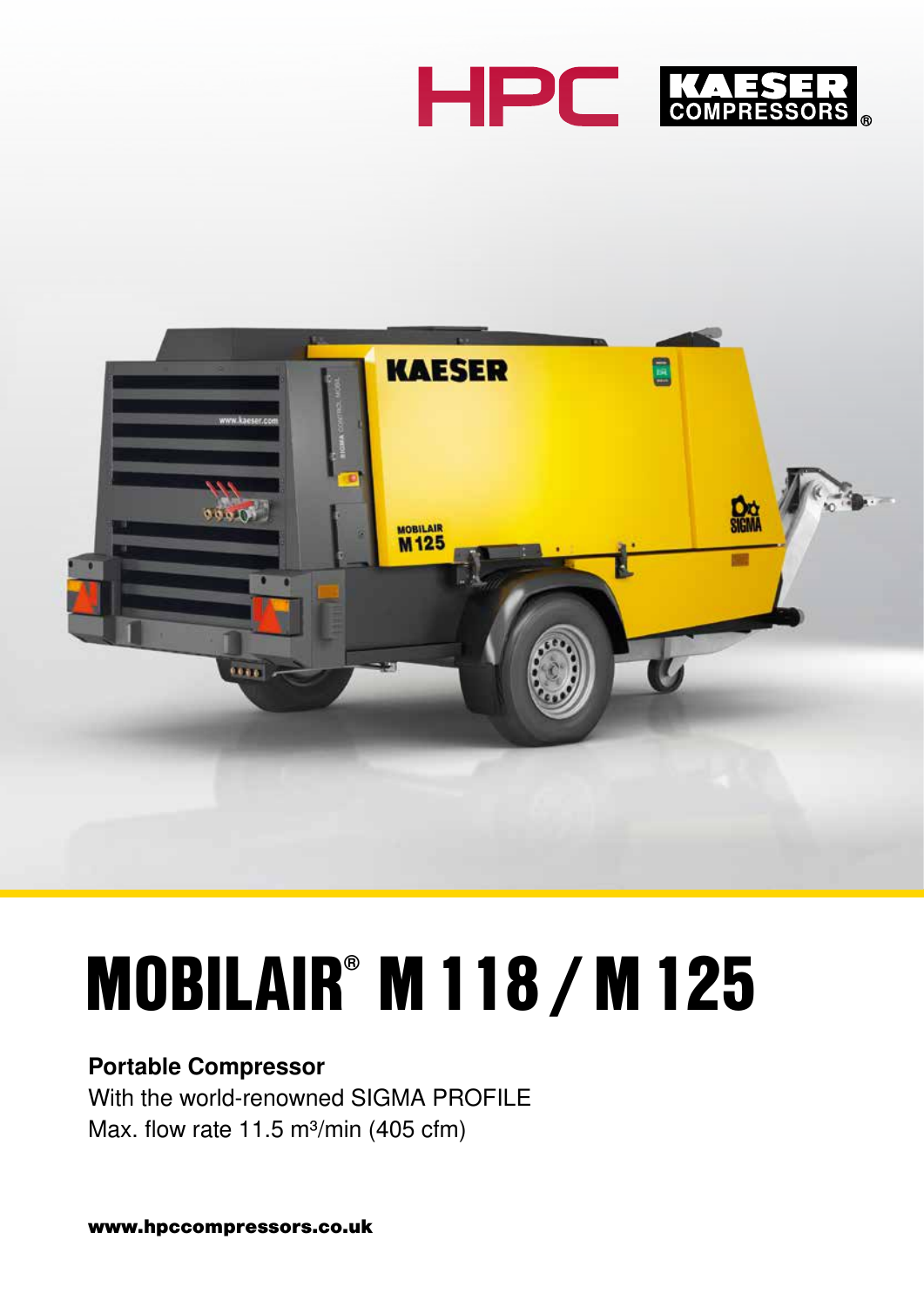#### Versatile

These versatile portable compressors can be perfectly matched to meet the needs of the relevant application. Together with the wide range of available compressed air treatment components they always provide the required compressed air quality. Moreover, the selection of chassis with run-on brake, as well as stationary models on skids or machine mounts, means that these compressors can be perfectly adapted to suit any work environment.

#### Safe and simple

The ability to switch over manually from idling to full load operation ensures a reliable, gentle start when operating the unit in cold ambient conditions. Furthermore, the monitoring system can automatically shut the compressor down if necessary.

#### **Durable**

The M118 and M125 are well-equipped for continuous gruelling construction site duty under the harshest of conditions. Even the standard versions are capable of operating in an ambient temperature range from -10 °C to +45 °C. The optional low-temperature versions feature engine coolant preheating, whilst synthetic cooling fluid is used for the airend.

#### Made in Germany

Together with additional innovative details, such as pXv control, the M118 and M125 are powerful and efficient overall packages. Adjustable in steps of 0.1 bar, maximum pressure (p) directly influences maximum flow rate (v). The M118 delivers pressure between 5 and a maximum of 10.3 bar, and the M125 can even deliver pressures up to 14.5 bar.

> MOBILAIR portable compressors are manufactured at KAESER's headquarters located in Coburg, Northern Bavaria. Equipped with the very latest technology, the recently modernised portable compressor plant boasts stateof-the-art equipment, including a TÜV (German Technical Inspection Agency) certified sound testing area for freefield sound level measurement, a complete powder-coating facility and efficient manufacturing logistics.



The powerful combination of a high efficiency KAESER SIGMA PROFILE rotary screw airend and a fuel-saving Deutz drive engine certified in accordance with EC Directive 2004/26, Stage IV and EPA Tier 4 final delivers pure air for more than just emissions-free zones. The M118 features exhaust gas treatment with an oxidation catalytic converter and an SCR system, whilst the M125 is additionally fitted with a diesel particulate filter that also meets the stringent requirements of the Swiss Clean Air Act.

# MOBILAIR® M118 /M125

#### M125: With optional generator

The optional synchronous three-phase generator (IP 54) is available with a power of 13 kVA. According to power requirement, the brushless and maintenance-free generator can be switched over from continuous operation to energy-saving automatic start. The generator control panel is protected by a lockable cover. The maximum compressed air delivery can be flexibly adjusted according to required power generation via the electronic SIGMA CONTROL MOBIL compressor controller.

### Meticulous design for perfect performance

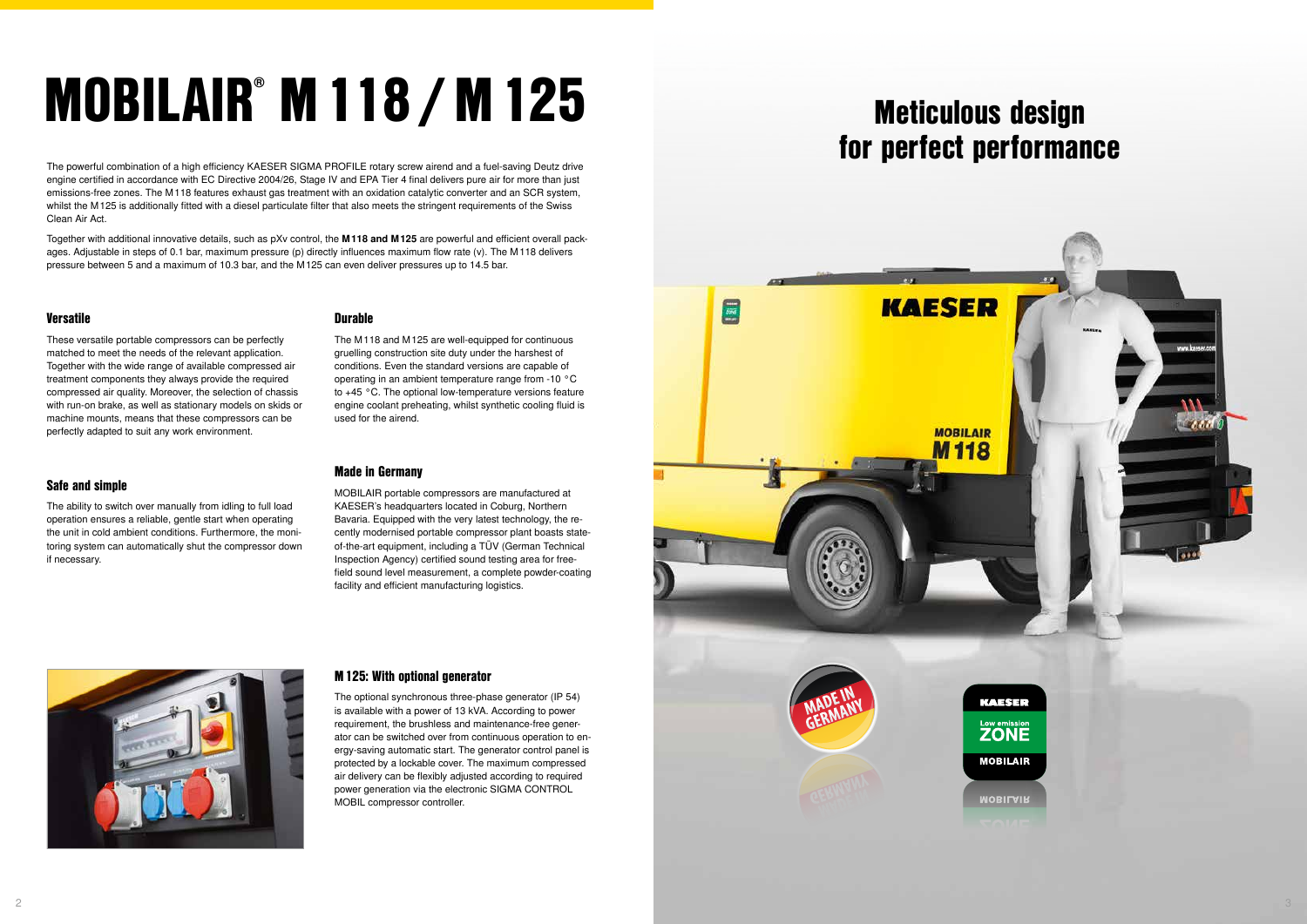



### KAESER quality and efficiency in every detail



#### Simple to operate

The SIGMA CONTROL MOBIL controller assures exceptionally intuitive operation, as only 3 buttons are required to operate the compressor. Infinitely variable pressure adjustment takes immediate effect and is set using the arrow keys. This advanced compressor controller ensures optimised compressed air availability, fuel efficiency and exhaust gas management using state-of-the-art electronic engine management. Functions include operating mode display, monitoring and system diagnostics. The control panel is protected by a durable metal cover.

The optional aftercooler cools the compressed air to 7 °C above ambient temperature. Accumulated condensate is able to drain away easily, as the aftercooler is installed at an angle, whilst the hot exhaust gases from the engine are also used to aid condensate evaporation. Versions with the additional option of return heating enable infinite adjustment of the desired temperature.



#### Technically oil-free compressed air

Depending on the specific application, the M118 and M125 can also be equipped with a microfilter combination for technically oil-free compressed air, such as required for blasting applications, as per German ZTV-ING regulations for example. This option delivers compressed air with an oil aerosol content of less than  $< 0.01$  mg/m<sup>3</sup> as per ISO 8573-1.

#### Condensate-free compressed air

#### SIGMA PROFILE airend

At the heart of every MOBILAIR system lies a premium quality airend featuring KAESER's energy-saving SIGMA PROFILE rotors. The airend rotors' optimised flow characteristics provide more compressed air for less energy, whilst the energy-saving fan in the M125 helps deliver up to 5% additional fuel savings.



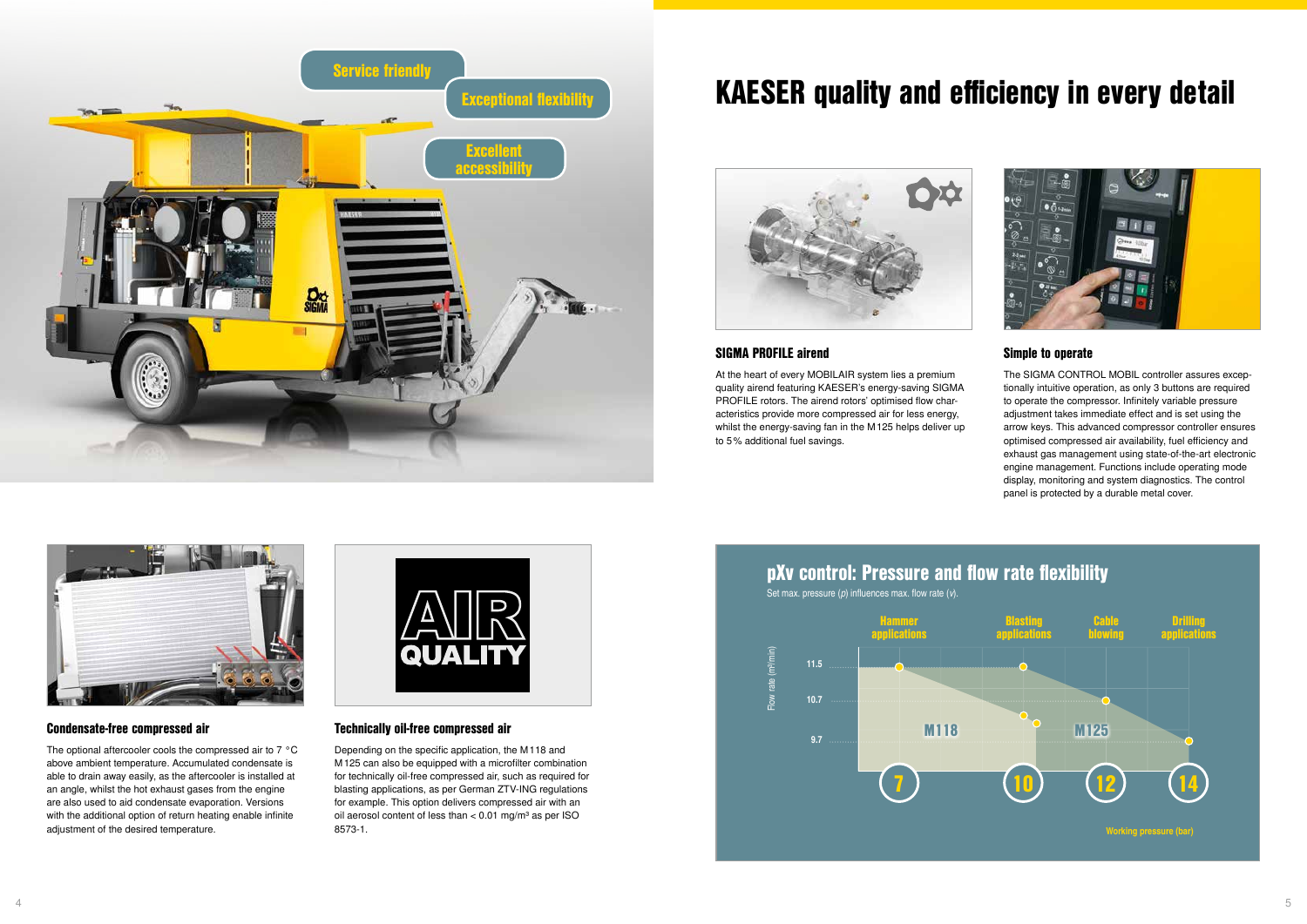

| Model            | Compressor          |             |                  |             | 4-cylinder diesel engine (water-cooled) |                    |                          |                       | Complete system                 |                                          |                                      |                                         |                                               |
|------------------|---------------------|-------------|------------------|-------------|-----------------------------------------|--------------------|--------------------------|-----------------------|---------------------------------|------------------------------------------|--------------------------------------|-----------------------------------------|-----------------------------------------------|
|                  | Max. flow<br>rate   |             | Working pressure |             | Make                                    | Type               | Engine<br>rated<br>power | Speed at<br>full load | Fuel/AdBlue<br>tank<br>capacity | Oper-<br>ational<br>weight <sup>1)</sup> | Sound<br>power<br>level <sup>2</sup> | Sound<br>pressure<br>level <sup>3</sup> | Compressed<br>air<br>outlet                   |
|                  | m <sup>3</sup> /min | cfm         | bar              | PSI         |                                         |                    | kW                       | rpm                   |                                 | kg                                       | dB(A)                                | dB(A)                                   |                                               |
| M <sub>118</sub> | $11.5 - 10.2$       | $405 - 360$ | $7 - 10$         | $100 - 145$ | Deutz                                   | <b>TCD 3.6 L04</b> | 85                       | 2200 - 2050           | 170/10                          | 2020                                     | 99                                   | 70                                      | $3 \times G$ $\frac{3}{4}$<br>$1 \times G1\%$ |
| M125             | $11.5 - 9.7$        | $405 - 345$ | $10 - 14$        | 145-200     | Deutz                                   | <b>TCD 4.1 L04</b> | 105                      | 2200-1950             | 170/10                          | 2080                                     | 99                                   | 70                                      | 3 x G 3/4<br>$1 \times G1\%$                  |

### Technical specifications

#### Closed floor pan

The closed floor pan immediately catches any liquids to prevent potential soil contamination in environmentally sensitive zones. All drainage openings are sealed with screw plugs. Maintenance drains lead to the exterior of the unit.

#### Industrie 4.0 @ MOBILAIR

The MOBILAIR Fleet Management online tool provides operators with a range of data including working pressure, fuel tank fill level, service alerts, location and machine duty cycle. The system optimises service processes by sending notifications regarding fault causes and upcoming scheduled maintenance measures, for example.

#### Refinery version

The M125 is available with an engine shut-off valve for use in refinery environments. It automatically switches the machine off upon intake of combustible gases. Additionally, the emissions treatment system, fitted as standard, acts as a spark arrestor.

### Available equipment

#### 13 kVA generator

2) Guaranteed sound power level as per 2000/14/EC Measuring surface sound pressure level as per ISO 3744 (r=10m)

Providing maximum compressed air availability at all times for any selected pressure setting in accordance with power demand, the M125 is a truly versatile powerhouse when it comes to compressed air and power generation.

### Compressed air treatment system variants







### **Dimensions**

1) Weight specifications apply to standard unit without air treatment with overrun brake chassis and height adjustable tow bar